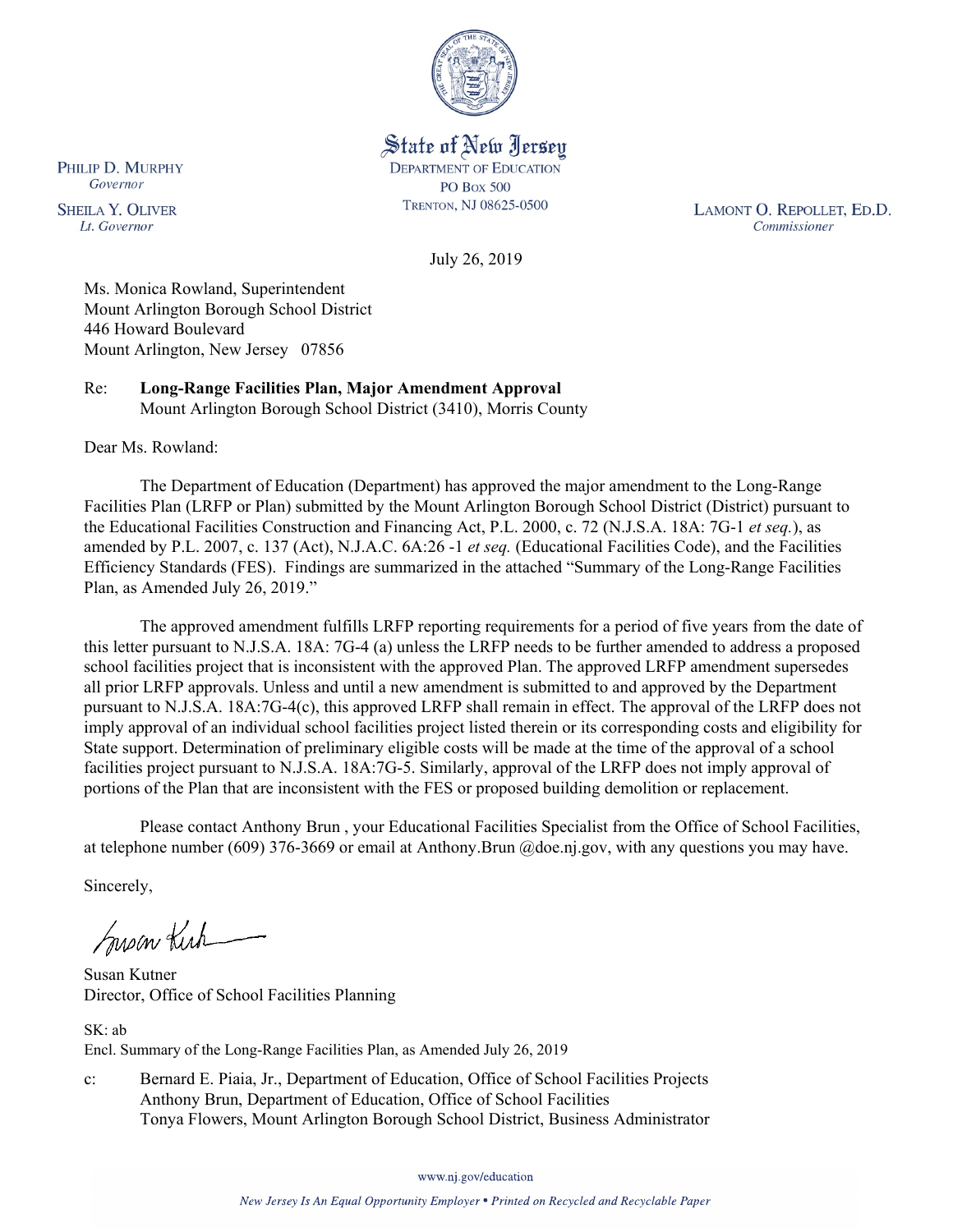# **Mount Arlington Borough School District (3410) Summary of the Long-Range Facilities Plan, as Amended July 26, 2019**

The Department of Education (Department) has completed its review of the major amendment to the Long-Range Facilities Plan (LRFP or Plan) submitted by the Mount Arlington Borough School District (District) pursuant to the Educational Facilities Construction and Financing Act, P.L. 2000, c. 72 (N.J.S.A. 18A: 7G-1 *et seq.*), as amended by P.L. 2007, c. 137 (Act), N.J.A.C. 6A:26-1 et seq. (Educational Facilities Code), and the Facilities Efficiency Standards (FES).

The following provides a summary of the District's approved amended LRFP. The summary is based on the standards set forth in the Act, the Educational Facilities Code, the FES, District-reported information in the Department's LRFP reporting system, and supporting documentation. The referenced reports in *italic* text are standard reports available on the Department's LRFP website.

### **1. Inventory Overview**

The District is classified as a Regular Operating District (ROD) for funding purposes. It provides services for students in grades K-8.

The District identified existing and proposed schools, sites, buildings, rooms, and site amenities in its LRFP. Table 1 lists the number of existing and proposed district schools, sites, and buildings. Detailed information can be found in the *School Asset Inventory Report* and the *Site Asset Inventory Report.*

**As directed by the Department, school facilities projects that have received initial approval by the Department and have been approved by the voters, if applicable, are represented as "existing" in the LRFP.** Approved projects that include new construction and/or the reconfiguration/reassignment of existing program space are as follows: n/a.

|  |  | Table 1: Number of Schools, School Buildings, and Sites |  |
|--|--|---------------------------------------------------------|--|
|--|--|---------------------------------------------------------|--|

|                                              | <b>Existing</b> | <b>Proposed</b> |
|----------------------------------------------|-----------------|-----------------|
| Number of Schools (assigned DOE school code) |                 |                 |
| Number of School Buildings <sup>1</sup>      |                 |                 |
| Number of Non-School Buildings <sup>2</sup>  |                 |                 |
| Number of Vacant Buildings                   |                 |                 |
| Number of Sites                              |                 |                 |

*1 Includes district-owned buildings and long-term leases serving students in district-operated programs 2 Includes occupied district-owned buildings not associated with a school, such as administrative or utility buildings*

Based on the existing facilities inventory submitted by the District:

- Schools using leased buildings (short or long-term):  $n/a$
- Schools using temporary classroom units (TCUs), excluding TCUs supporting construction: n/a
- Vacant/unassigned school buildings:  $n/a$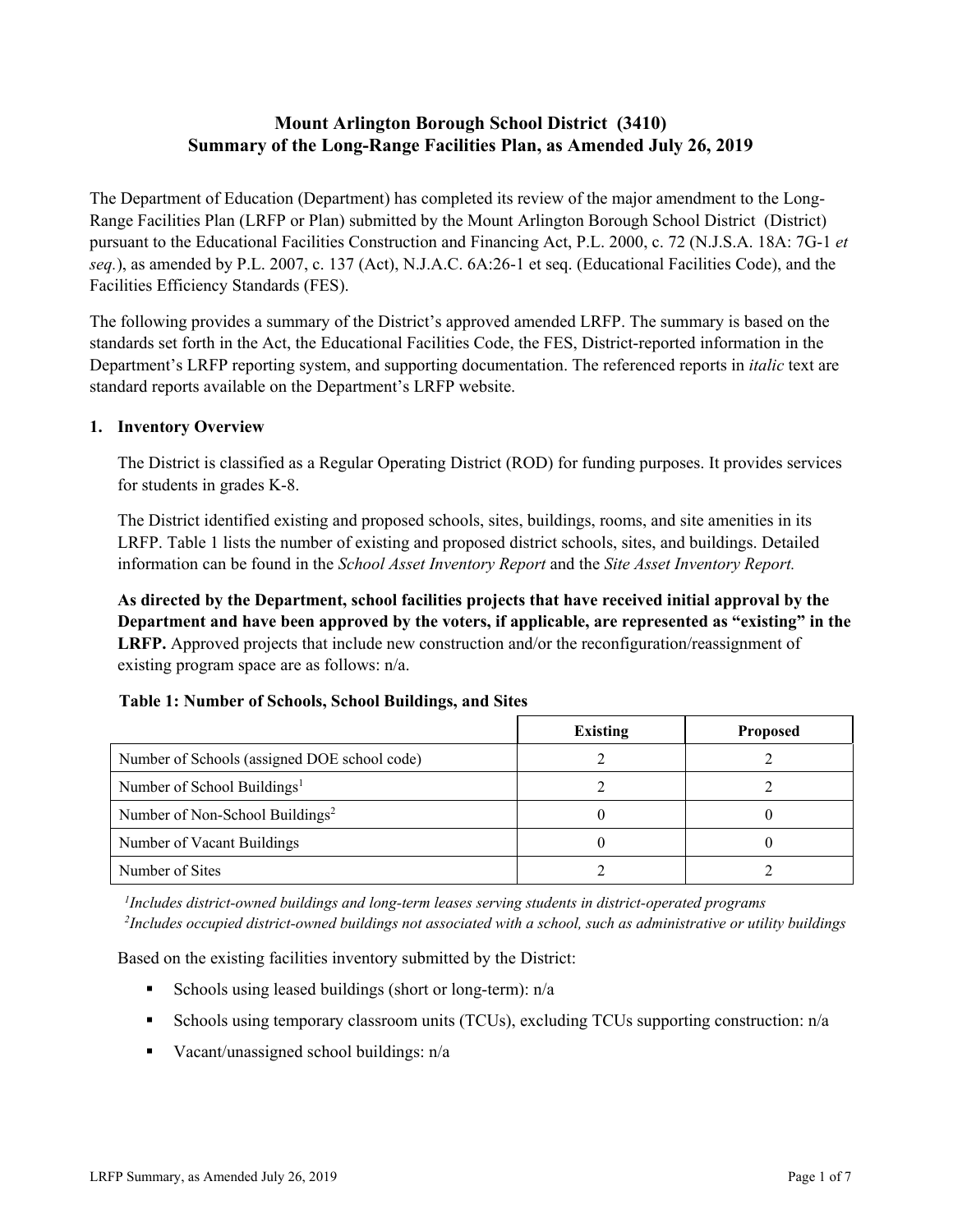**FINDINGS** The Department has determined that the proposed inventory is adequate for approval of the District's LRFP amendment. However, the LRFP determination does not imply approval of an individual school facilities project listed within the LRFP; the District must submit individual project applications for project approval.

# **2. District Enrollments**

The District determined the number of students, or "proposed enrollments," to be accommodated for LRFP planning purposes on a district-wide basis and in each school.

The Department minimally requires the submission of a standard cohort-survival projection using historic enrollment data from the Application for School State Aid (ASSA) or NJ Smart. The cohort-survival method projection method forecasts future students based upon the survival of the existing student population as it moves from grade to grade. A survival ratio of less than 1.00 indicates a loss of students, while a survival ratio of more than 1.00 indicates the class size is increasing. For example, if a survival ratio tracking first to second grade is computed to be 1.05, the grade size is increasing by 5% from one year to the next. The cohort-survival projection methodology works well for communities with stable demographic conditions. Atypical events impacting housing or enrollments, such as an economic downturn that halts new housing construction or the opening of a charter or private school, typically makes a cohort-survival projection less reliable.

### **Proposed enrollments are based on a standard cohort-survival enrollment projection.**

Adequate supporting documentation was submitted to the Department to justify the proposed enrollments. Table 2 provides a comparison of existing and projected enrollments. All totals include special education students.

| <b>Grades</b>                | <b>Existing Enrollments</b><br>2018-19 School Year | <b>District Proposed Enrollments</b><br>2023-24 School Year |
|------------------------------|----------------------------------------------------|-------------------------------------------------------------|
| PK (excl. private providers) |                                                    |                                                             |
| Grades K-5                   | 231                                                | 229                                                         |
| Grades 6-8                   | 129                                                | 132                                                         |
| Grades 9-12                  |                                                    |                                                             |
| <b>Totals K-12</b>           | 360                                                | 361                                                         |

### **Table 2: Enrollments**

**FINDINGS** The Department has determined the District's proposed enrollments to be acceptable for approval of the District's LRFP amendment. The Department will require a current enrollment projection at the time an application for a school facilities project is submitted incorporating the District's most recent enrollments in order to verify that the LRFP's planned capacity is appropriate for the updated enrollments.

### **3. District Practices Capacity**

Based on information provided in the room inventories, *District Practices Capacity* was calculated for each school building to determine whether adequate capacity is proposed for the projected enrollments based on district scheduling and class size practices. The capacity totals assume instructional buildings can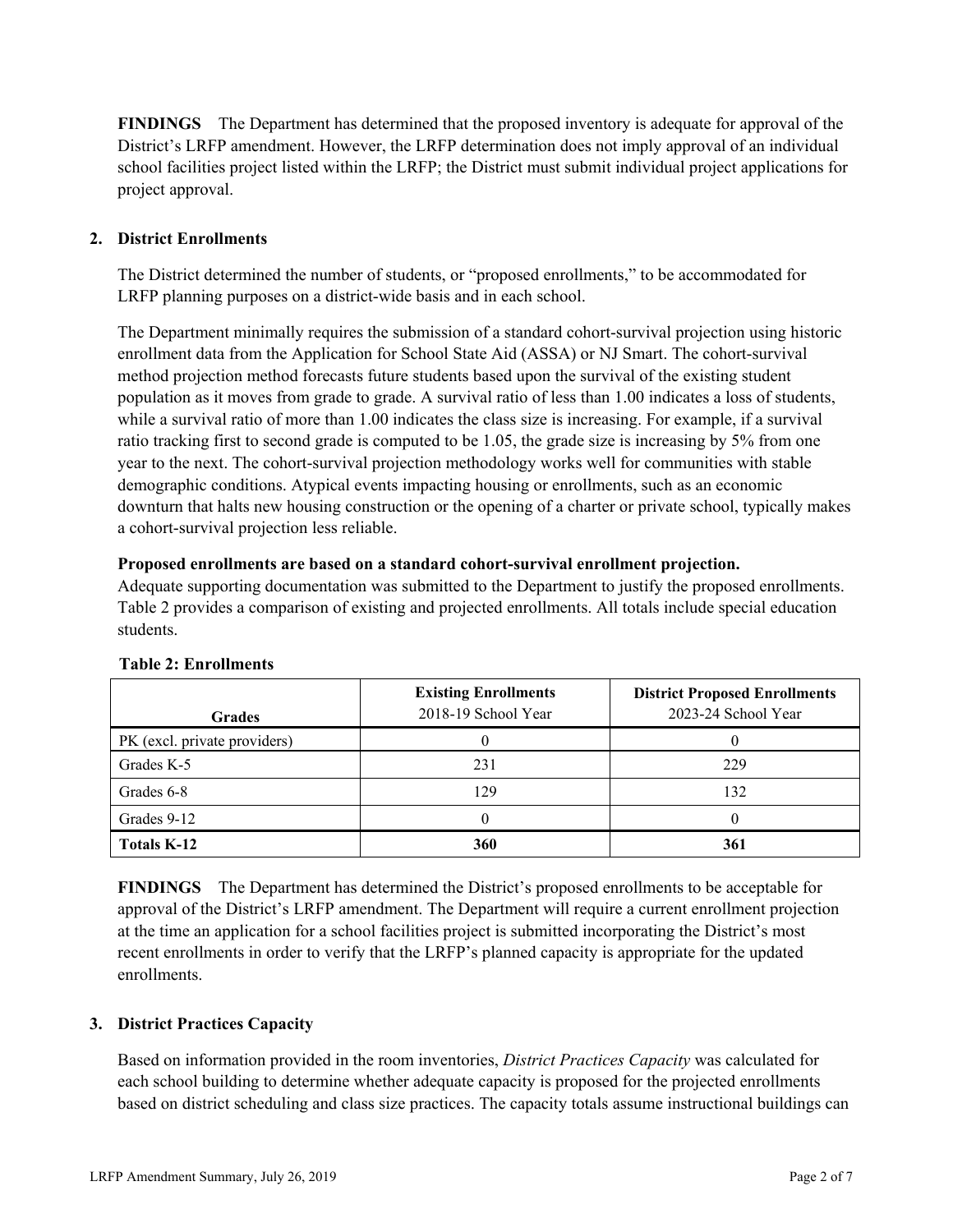be fully utilized regardless of school sending areas, transportation, and other operational issues. The calculations only consider district-owned buildings and long-term leases; short term leases and temporary buildings are excluded. A capacity utilization factor of 90% for classrooms serving grades K-8 and 85% for classrooms serving grades 9-12 is applied in accordance with the FES. No capacity utilization factor is applied to preschool classrooms.

In certain cases, districts may achieve adequate District Practices Capacity to accommodate enrollments but provide inadequate square feet per student in accordance with the FES, resulting in educational adequacy issues and "Unhoused Students." Unhoused students are considered in the "Functional Capacity" calculations used to determine potential State support for school facilities projects and are analyzed in Section 4.

Table 3 provides a summary of proposed enrollments and existing and proposed District-wide capacities. Detailed information can be found in the LRFP website reports titled *FES and District Practices Capacity Report, Existing Rooms Inventory Report, and Proposed Rooms Inventory Report.*

| <b>Grades</b>          | <b>Proposed</b><br><b>Enrollments</b> | <b>Existing</b><br><b>District</b><br><b>Practices</b><br>Capacity | <b>Existing</b><br>Deviation* | <b>Proposed</b><br><b>District</b><br><b>Practices</b><br>Capacity | <b>Proposed</b><br>Deviation* |
|------------------------|---------------------------------------|--------------------------------------------------------------------|-------------------------------|--------------------------------------------------------------------|-------------------------------|
| Elementary (PK-5)      | 229                                   | 226.05                                                             | $-2.95$                       | 233.19                                                             | 4.19                          |
| Middle $(6-8)$         | 132                                   | 139.35                                                             | 7.35                          | 132.21                                                             | 0.21                          |
| High $(9-12)$          | $\theta$                              | 0.00                                                               | 0.00                          | 0.00                                                               | 0.00                          |
| <b>District Totals</b> | 361                                   | 365.40                                                             | 4.40                          | 365.40                                                             | 4.40                          |

**Table 3: District Practices Capacity Analysis**

*\* Positive numbers signify surplus capacity; negative numbers signify inadequate capacity. Negative values for District Practices capacity are acceptable for approval if proposed enrollments do not exceed 100% capacity utilization.*

Considerations:

- Based on the proposed enrollments and existing room inventories, the District is projected to have inadequate capacity for the following grade groups, assuming all school buildings can be fully utilized: n/a
- Adequate justification has been provided by the District if the proposed capacity for a school significantly deviates from the proposed enrollments. Generally, surplus capacity is acceptable for LRFP approval if additional capacity is not proposed through new construction.

**FINDINGS**The Department has determined that proposed District capacity, in accordance with the proposed enrollments, is adequate for approval of the District's LRFP amendment. The Department will require a current enrollment projection at the time an application for a school facilities project is submitted, incorporating the District's most recent Fall Enrollment Report, in order to verify that the LRFP's planned capacity meets the District's updated enrollments.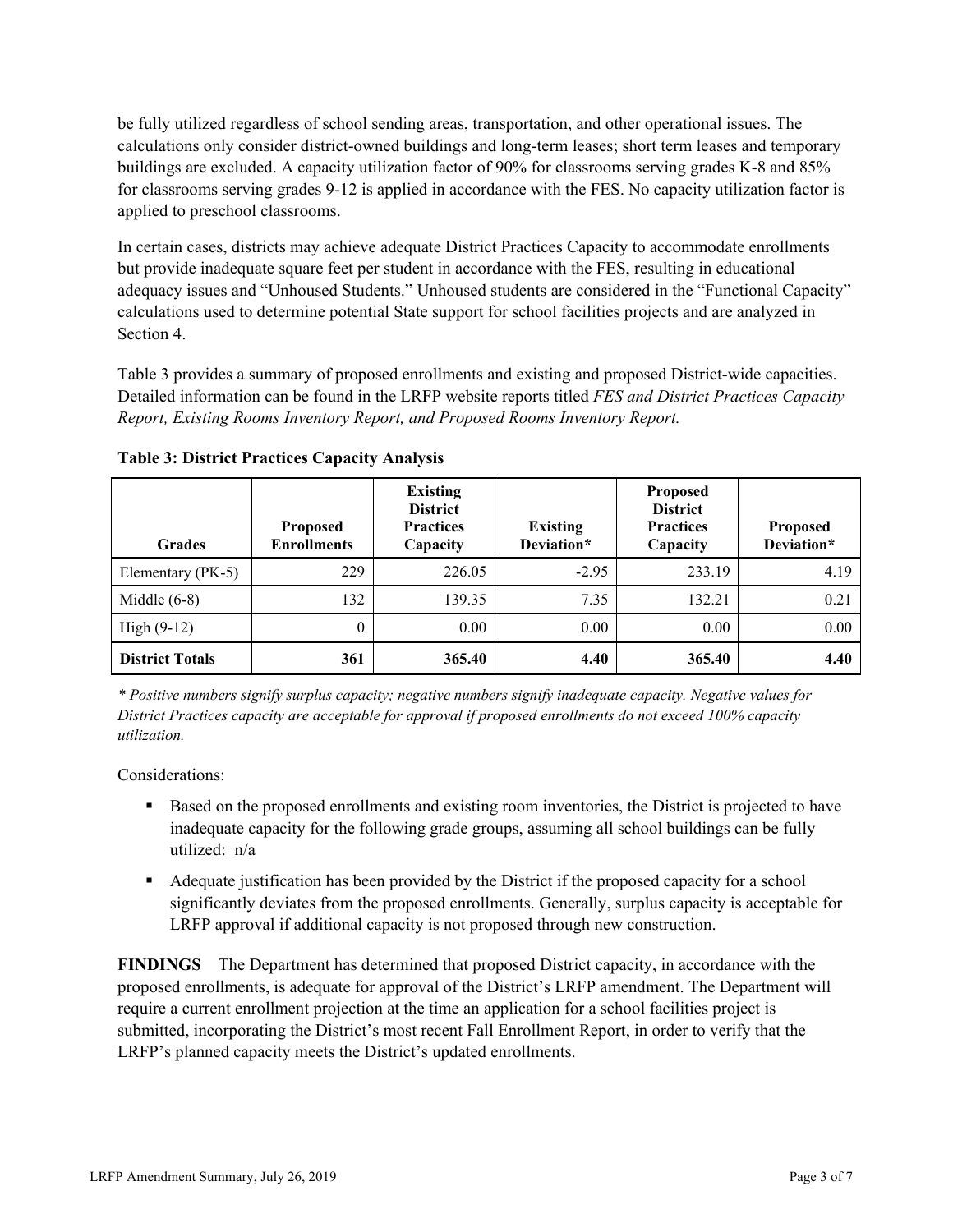### **4. New Construction Funding Eligibility**

*Functional Capacity* was calculated and compared to the proposed enrollments to provide a preliminary estimate of Unhoused Students and new construction funding eligibility.

*Functional Capacity* is the adjusted gross square footage of a school building *(total gross square feet minus excluded space)* divided by the minimum area allowance per full-time equivalent student for the grade level contained therein. *Unhoused Students* is the number of students projected to be enrolled in the District that exceeds the Functional Capacity of the District's schools pursuant to N.J.A.C. 6A:26-2.2(c). *Excluded Square Feet* includes (1) square footage exceeding the FES for any pre-kindergarten, kindergarten, general education, or self-contained special education classroom; (2) grossing factor square footage *(corridors, stairs, mechanical rooms, etc.)* that exceeds the FES allowance, and (3) square feet proposed to be demolished or discontinued from use. Excluded square feet may be revised during the review process for individual school facilities projects.

Table 4 provides a preliminary assessment of the Functional Capacity, Unhoused Students, and Estimated Maximum Approved Area for Unhoused Students for each FES grade group. The calculations exclude temporary facilities and short-term leased buildings. School buildings proposed for whole or partial demolition or reassignment to a non-school use are excluded from the calculations pending project application review. If a building is proposed to be reassigned to a different school, the square footage is applied to the proposed grades after reassignment. Buildings that are not assigned to a school are excluded from the calculations. In addition, only preschool students eligible for state funding (former ECPA students) are included. Detailed information concerning the calculations can be found in the *Functional Capacity and Unhoused Students Report* and the *Excluded Square Footage Report.*

|                                                | <b>PK/K-5</b> | $6 - 8$  | $9-12$   | <b>Total</b> |
|------------------------------------------------|---------------|----------|----------|--------------|
| PK Eligible Students/K-12 Proposed Enrollments | 229           | 132      | $\Omega$ |              |
| FES Area Allowance (SF/student)                | 125.00        | 134.00   | 151.00   |              |
| <b>Prior to Completion of Proposed Work:</b>   |               |          |          |              |
| <b>Existing Gross Square Feet</b>              | 46,108        | 25,051   | $\theta$ | 71,159       |
| Adjusted Gross Square Feet                     | 44,804        | 24,356   | $\theta$ | 69,160       |
| <b>Adjusted Functional Capacity</b>            | 352.12        | 187.65   | 0.00     |              |
| Unhoused Students                              | 0.00          | 0.00     | 0.00     |              |
| Est. Max. Area for Unhoused Students           | 0.00          | 0.00     | 0.00     |              |
| <b>After Completion of Proposed Work:</b>      |               |          |          |              |
| Gross Square Feet                              | 46,108        | 25,051   | $\Omega$ | 71,159       |
| New Gross Square Feet                          | 0             | $\theta$ | $\theta$ | 69,160       |
| <b>Adjusted Gross Square Feet</b>              | 44,804        | 24,356   | $\Omega$ | $\theta$     |
| <b>Functional Capacity</b>                     | 352.12        | 187.65   | 0.00     |              |
| Unhoused Students after Construction           | 0.00          | 0.00     | 0.00     |              |
| Est. Max. Area Remaining                       | 0.00          | 0.00     | 0.00     |              |

### **Table 4: Estimated Maximum Approved Area for Unhoused Students**

Facilities used for non-instructional or non-educational purposes are ineligible for State support under the Act. However, projects for such facilities shall be reviewed by the Department to determine whether they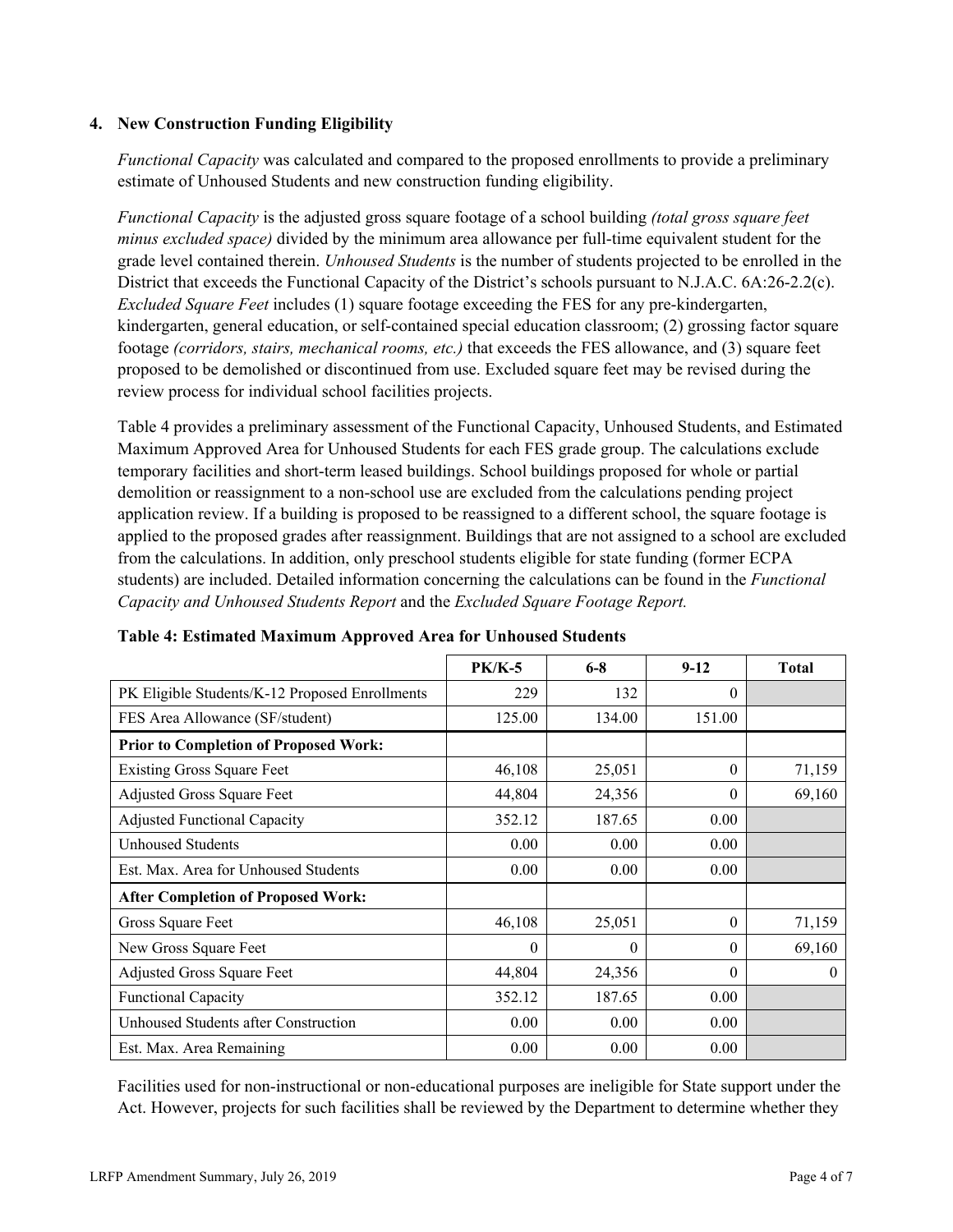are consistent with the District's LRFP and whether the facility, if it is to house students (full or part time) conforms to educational adequacy requirements. These projects shall conform to all applicable statutes and regulations.

Estimated costs represented in the LRFP by the District are for capital planning purposes only. The estimates are not intended to represent preliminary eligible costs or final eligible costs of approved school facilities projects.

Considerations:

- The District does not have approved projects pending completion, as noted in Section 1, that impact the Functional Capacity calculations.
- The Functional Capacity calculations *exclude* square feet proposed for demolition or discontinuation for the following FES grade groups and school buildings pending a feasibility study and project review: n/a.
- Based on the preliminary assessment, the District has Unhoused Students prior to the completion of proposed work for the following FES grade groups: n/a.
- New construction is proposed for the following FES grade groups:  $n/a$ .
- **Proposed new construction exceeds the estimated maximum area allowance for Unhoused** Students prior to the completion of the proposed work for the following grade groups: n/a.
- The District, based on the preliminary LRFP assessment, will not have Unhoused Students after completion of the proposed LRFP work. If the District is projected to have Unhoused Students, adequate justification has been provided to confirm educational adequacy in accordance with Section 6 of this determination.

**FINDINGS** Functional Capacity and Unhoused Students calculated in the LRFP are preliminary estimates. Preliminary Eligible Costs (PEC) and Final Eligible Costs (FEC) will be included in the review process for specific school facilities projects. A feasibility study undertaken by the District is required if building demolition or replacement is proposed per N.J.A.C. 6A:26-2.3(b)(10).

# **5. Proposed Work**

The District assessed program space, capacity, and physical plant deficiencies to determine corrective actions. Capital maintenance, or *"system actions,"* address physical plant deficiencies due to operational, building code, and /or life cycle issues. Inventory changes, or *"inventory actions,*" add, alter, or eliminate sites, site amenities, buildings, and/or rooms.

The Act (N.J.S.A. 18A:7G-7b) provides that all school facilities shall be deemed suitable for rehabilitation unless a pre-construction evaluation undertaken by the District demonstrates to the satisfaction of the Commissioner that the structure might pose a risk to the safety of the occupants even after rehabilitation or that rehabilitation is not cost-effective. Pursuant to N.J.A.C. 6A:26-2.3(b)(10), the Commissioner may identify school facilities for which new construction is proposed in lieu of rehabilitation for which it appears from the information presented that new construction is justified, provided, however, that for such school facilities so identified, the District must submit a feasibility study as part of the application for the specific school facilities project. The cost of each proposed building replacement is compared to the cost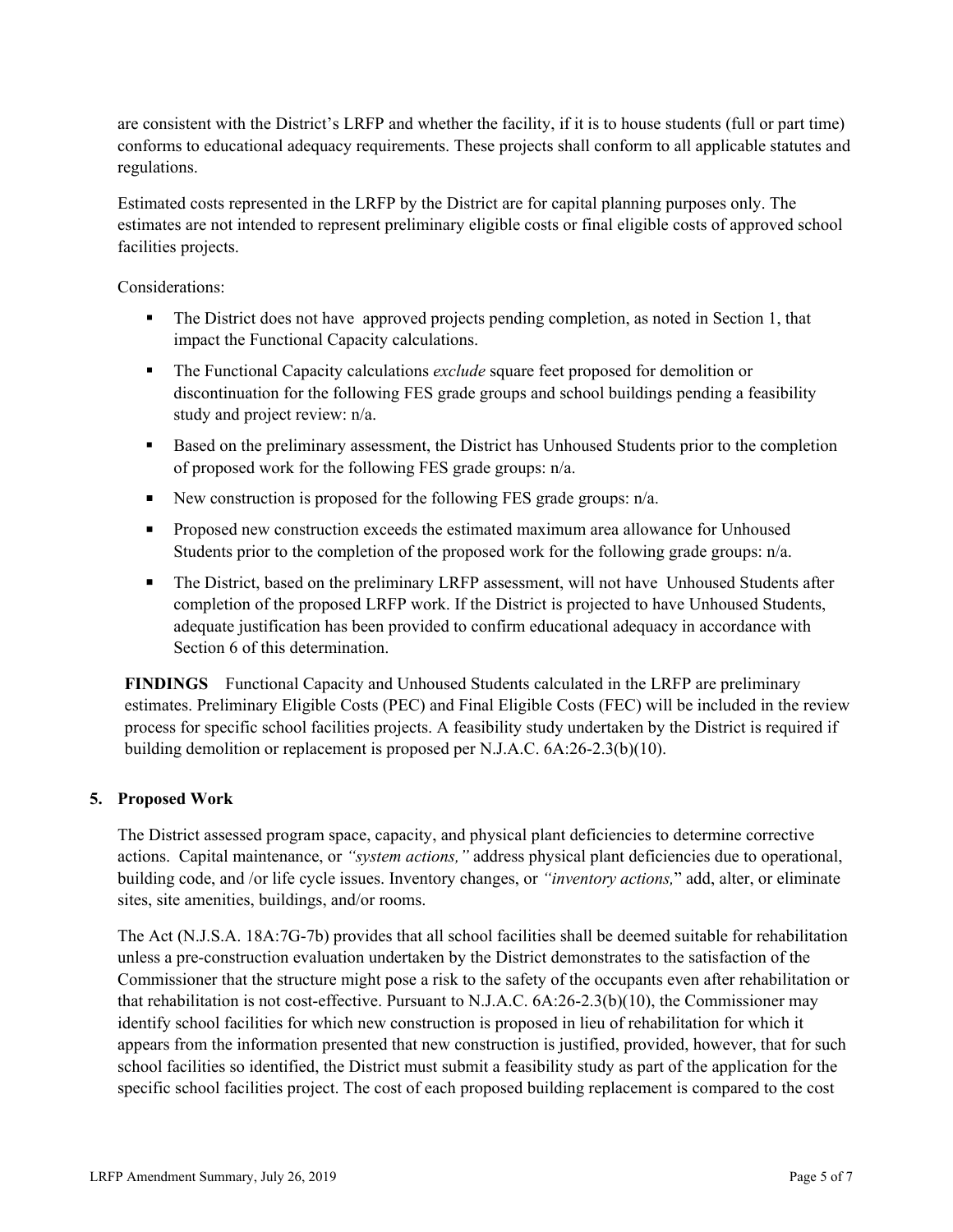of additions or rehabilitation required to eliminate health and safety deficiencies and to achieve the District's programmatic model.

Table 5 lists the scope of work proposed for each school based on the building(s) serving their student population. Detailed information can be found in the LRFP website reports titled *"School Asset Inventory," "LRFP Systems Actions Summary," and "LRFP Inventory Actions Summary."*

With the completion of the proposed work, the following schools are proposed to be eliminated:  $n/a$ ; the following schools are proposed to be added: n/a .

| <b>Proposed Scope of Work</b>                                                                  | <b>Applicable Schools</b>        |
|------------------------------------------------------------------------------------------------|----------------------------------|
| Renovation only (no new construction)                                                          |                                  |
| System actions only (no inventory actions)                                                     | Edith M. Decker School (045)     |
|                                                                                                | Mt Arlington Public School (050) |
| Existing inventory actions only (no systems actions)                                           | n/a                              |
| Systems and inventory changes                                                                  | n/a                              |
| <b>New construction</b>                                                                        |                                  |
| Building addition only (no systems or existing inventory actions)                              | n/a                              |
| Renovation and building addition (system, existing inventory,<br>and new construction actions) | n/a                              |
| New building on existing site.                                                                 | n/a                              |
| New building on new or expanded site                                                           | n/a                              |
| Site and building disposal (in addition to above scopes)                                       |                                  |
| Partial building demolition                                                                    | n/a                              |
| Whole building demolition                                                                      | n/a                              |
| Site and building disposal or discontinuation of use                                           | n/a                              |

### **Table 5. School Building Scope of Work**

**FINDINGS** The Department has determined that the proposed work is adequate for approval of the District's LRFP amendment. However, Department approval of proposed work in the LRFP does not imply the District may proceed with a school facilities project. The District must submit individual project applications with cost estimates for Department project approval. Both school facilities project approval and other capital project review require consistency with the District's approved LRFP.

# **6. Proposed Room Inventories and the Facilities Efficiency Standards**

The District's proposed school buildings were evaluated to assess general educational adequacy in terms of compliance with the FES area allowance pursuant to N.J.A.C. 6A:26-2.2 and 2.3.

District schools are not proposed to provide less square feet per student than the FES after the completion of proposed work as indicated in Table 5.

**FINDINGS** The Department has determined that the District's proposed room inventories are adequate for LRFP approval. If school(s) are proposed to provide less square feet per student than the FES area allowance, the District has provided justification indicating that the educational adequacy of the facility will not be adversely affected and has been granted an FES waiver by the Department pending project